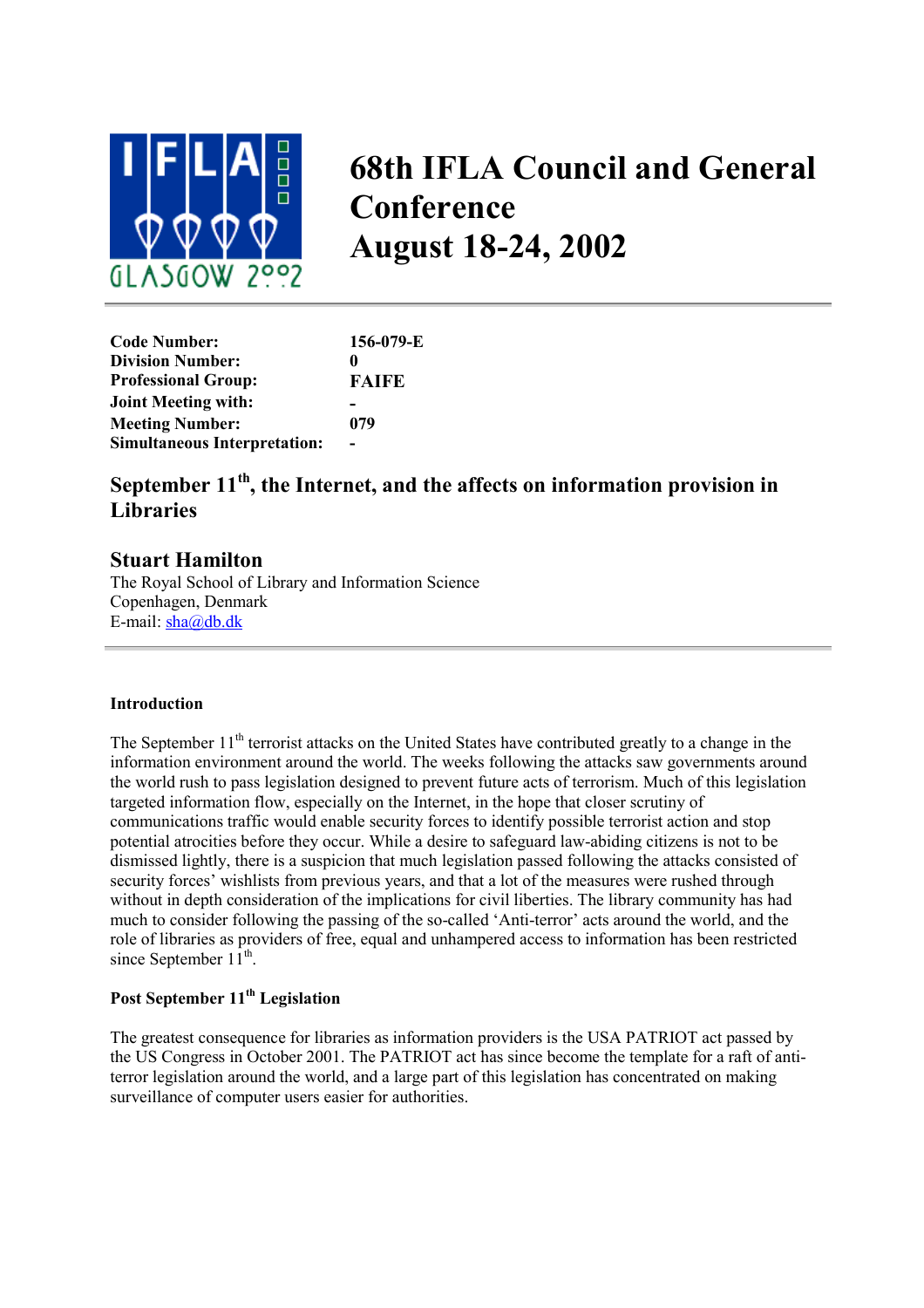The law authorities in the US now have greater access to user information held by ISPs and authorisation to spy on web surfing, including terms entered into search engines<sup>[1](#page-1-0)</sup>. This has particularly alarmed civil liberties groups, as the information entered into a computer can be a lot more revealing than dialled phone numbers or received calls. These acts can now be carried out with minimal input from the judiciary, and with a very low level of proof. Library Internet use records and sign in lists can be demanded by authorities and it has been made possible for surveillance software to be installed on library servers if needs be. In particular, it is believed that use of the FBI's Carnivore packet sniffing software has been stepped up to attempt to gain access to suspicious Internet traffic.

On a national scale, the Act greatly expands the use of "roving wiretaps." This means that a wiretap order targeted to a person is no longer confined to a particular computer or telephone. Instead, it may "rove" wherever the target goes, *which may include library computers.* As the PATRIOT act allows courts to issue orders that are valid anywhere in the country libraries are more likely to be exposed to court orders<sup>[2](#page-1-1)</sup>.

In the new post-September  $11<sup>th</sup>$  environment, governments are keen to control more of the information flow on the Internet, both in terms of information provision and also in the records of users' surfing and communications. Following the lead shown by USA PATRIOT, both the UK and France have extended the length of time web users' data can be held by ISPs. Security forces can now more easily access this information and the laws in France effectively make encryption of electronic messages an offence<sup>3</sup>. Both Reporters Sans Frontieres and IFEX have both written to French Interior Minister Nicolas Sarkozy to complain about the "serious attacks on freedom of expression contained within the bill", and French organisation 'Imaginons un Resau Internet Solidaire (IRIS) have collected signatures from almost 1500 individuals and 46 organisations condemning the actions of the French government[.4](#page-1-3)

In October, Germany rushed through a bill forcing telecommunications companies to install surveillance software so authorities can better intercept online communications<sup>5</sup>. Spanish antiglobalisation protestors have complained of monitoring by security forces since September  $11<sup>th</sup>$  who equate them with terrorists<sup>[6](#page-1-5)</sup>. This is a worrying trend for freedom of expression on the Internet.

European Union legislation has also been influenced by September  $11<sup>th</sup>$ . Alongside the EU convention on Cybercrime - a piece of legislation designed to combat online fraud, hacking and terrorism but under attack from privacy groups for its vague limits on police surveillance powers and unwarranted levels of data collection and storage – is a proposed amendment to a 1997 Directive on Privacy in the Telecommunications Sector that will grant law enforcement agencies access to Internet traffic and communications data previously only kept for clarifying customer bills. This information will now have to be held for longer periods than the previous two-month limit. The amendment is controversial

<span id="page-1-0"></span>l  $<sup>1</sup>$  Electronic Frontier Foundation. (2001). EFF analysis of the provisions of the USA Patriot Act</sup> [Online]. Available:

http://www.eff.org/Privacy/Surveillance/Terrorism\_militias/20011031\_eff\_usa\_patriot\_analysis.html [2002, Jan 14]

<span id="page-1-1"></span> $^2$  Minow, M. (2001). The USA PATRIOT Act and patron privacy on library terminals [Online]. Available: http://www.cla-net.org/pubs/Minow\_uspatriotact.html [2002, Aug 13]<br><sup>3</sup> Freedom House. (2002). Press freedom registers slight gain despite terrorism and war [Online].

<span id="page-1-2"></span>Available: http://www.freedomhouse.org/media/pressrel/042202.htm [2002, April 22]<br><sup>4</sup> IFEX. (2002). Alert: RSF warns interior minister of threat to Internet freedom posed by new security

<span id="page-1-3"></span>law [Online]. Available: http://www.ifex.org/alerts/view.html?id=11023 [2002, Aug 13] and IRIS. (20002). Loi sur la sécurité quotidienne [Online]. Available: http://www.iris.sgdg.org/actions/loi-sec/  $[2002, Aug 13]$ 

<span id="page-1-4"></span><sup>5</sup> Gold, S. (2001). German carriers told to install cyber snooping tech. *Newsbytes* [Online]. Available: http://www.newsbytes.com/cgi-bin/udt/im.display.printable?client.id=newsbytes&story.id=171516  $\frac{10002}{2002}$ , Jan 14

<span id="page-1-5"></span><sup>6</sup> Statewatch. (2002). State agencies put protestors under extensive Internet surveillance [Online]. Available: http://www.statewatch.org/news/2002/mar/08spain.htm [2002, April 16]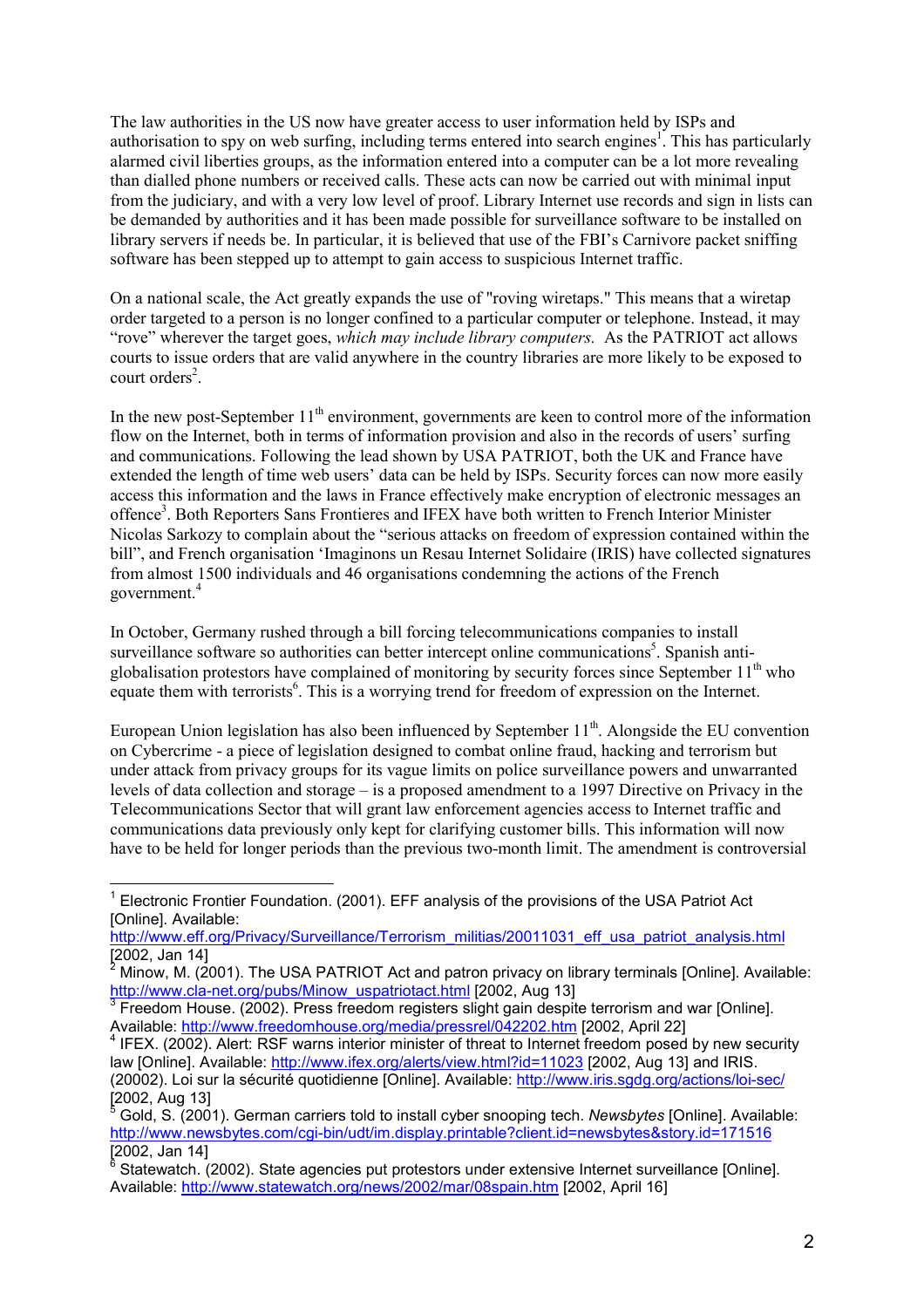for a number of reasons, not least because President Bush requested the EU implement these powers – that even the USA PATRIOT act does not have - in October 2001<sup>[7](#page-2-0)</sup>. It was initially thought the directive would remain unamended but now increased surveillance powers have been approved, despite critics maintaining the existing text was adequate for combating terrorism<sup>[8](#page-2-1)</sup>.

Outside of Europe, Canada's "Law C-36" has also made it easier for intelligence services to monitor an individual's web traffic. Individuals under surveillance are no longer required to be informed they are being investigated<sup>9</sup>[.](#page-2-2) To further tighten Internet controls in Saudi Arabia, all Internet service providers are now required to keep records of all Internet users in order to track access to forbidden web sites<sup>10</sup>. Anti-terror bills have restricted freedom of expression in Indonesia, China, Russia, Pakistan, Jordan, Mauritius, Uganda and Zimbabwe<sup>11</sup>. India's anti-terror bill meanwhile, will punish anyone setting up an 'anti-India' website with 5 years in jail<sup>12</sup>. The early results of America's terrorist crackdown were seen in Somalia where the only Internet company was forced to close until January, along with the only telecommunications company, after its international gateway was blocked and its assets frozen by the US who suspected them of terrorist links<sup>13</sup>.

It is the United States however, where librarians have been most affected by the war against terrorism. Since September  $11<sup>th</sup>$  there has been a reduction in the availability of certain types of information on government websites<sup>14</sup>. Maps, environmental resources, transport information and resources considered to aid terrorists are among the types of information being removed<sup>15</sup>. Federal deposit libraries around the US have been asked to destroy resources considered sensitive in wartime, a move that has caused concern to US librarians<sup>16</sup>. Internet resources made available by non-governmental bodies such as the Federation of US Scientists have been removed, and there are numerous examples of individuals, ISPs and foreign governments closing down websites considered to be linked to terrorists or expressing opinions contrary to government opinion<sup>17</sup>. While the restriction of sensitive information in the public domain is to be expected in the post-September  $11<sup>th</sup>$  environment, librarians and others are worried that the lack of detailed criteria for what information is to be removed from the

<span id="page-2-0"></span>l <sup>7</sup> Statewatch. (2002). European parliament to cave in on data retention [Online]. Available: http://www.statewatch.org/news/index.html [May 29, 2002] <sup>8</sup> Ibid., AND Mellor, P. (2001). European union set to vote on data law. *New York Times* [Online].

<span id="page-2-1"></span>Available: http://www.nytimes.com/2001/11/13/technology/13NET.html [May 29, 2002] AND Sheeres, J. (2002). Europe passes snoop measure. *Wired* [Online]. Available:

http://www.wired.com/news/politics/0,1283,52882,00.html?tw=wn\_ascii [July 11, 2002]<br><sup>9</sup> The International Federation of Human Rights Leagues (2002). The top 15 liberty killing states

<span id="page-2-3"></span><span id="page-2-2"></span><sup>[</sup>Online]. Available: http://www.enduring-freedoms.org/pdf/RAPPORTG.pdf [2002, April 16]<br><sup>10</sup> Freedom House. (2002). Press freedom registers slight gain despite terrorism and war [Online]. Available: http://www.freedomhouse.org/media/pressrel/042202.htm [2002, April 22]

<span id="page-2-5"></span><span id="page-2-4"></span> $12$  Reporters sans Frontiers. (2001). Asia – India – The law against terrorism threatens press freedom [Online]. Available: www.rsf.fr/rk/home.html [2002, Jan 14] <sup>13</sup> BBC News. (2001). US shuts down Somalia Internet [Online]. Available:

<span id="page-2-6"></span>

http://news.bbc.co.uk/hi/english/world/africa/newsid\_1672000/1672220.stm [2002, Jan 14] <sup>14</sup> BBC News. (2002). US Tightens controls on websites [Online]. Available:

<span id="page-2-8"></span><span id="page-2-7"></span>http://news.bbc.co.uk/hi/english/sci/tech/newsid\_1888000/1888387.stm [2002, March 22]<br><sup>15</sup> OMB Watch. (2002). Access to government information post September 11<sup>th</sup> [Online]. Available:

<span id="page-2-9"></span>http://www.ombwatch.org/article/articleview/213/1/1/ [2002, April 16]<br><sup>16</sup> Kline, G. (2002). Information at risk. *The News Gazette Online* [Online]. Available: http://www.newsgazette.com/ngsearch/story.cfm?number=10892 [2002, April 16] and Radcliffe, J. and Woolfolk, J. (2001). Orders to purge records have librarians worried. *Star-telegram* [Online]. Available: http://web.star-telegram.com/content/fortworth/2001/12/08/topstory/fw010102-1208-XA001-

security.htm [2002, Jan 14] and Ombwatch. (2001). The post-September 11<sup>th</sup> environment: Access to government information [Online]. Available: http://www.ombwatch.org/article/articleview/213/1/1/ [2002, Jan 14]

<span id="page-2-10"></span><sup>&</sup>lt;sup>17</sup> Electronic Frontier Foundation. (2002). Chilling effects of anti-terrorism [Online]. Available: http://www.eff.org/Privacy/Surveillance/Terrorism\_militias/antiterrorism\_chill.html [2002, April 16]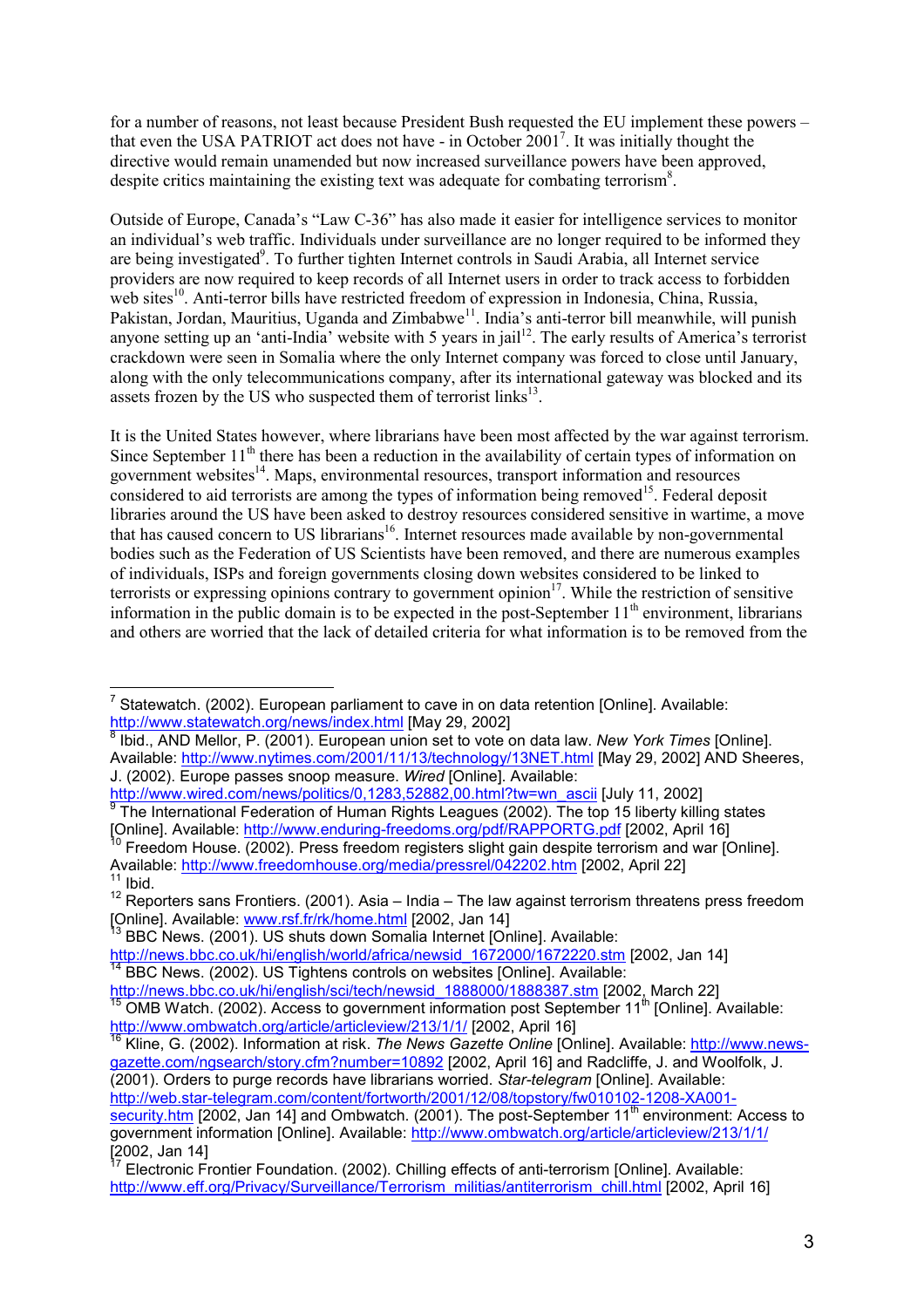web will make things difficult for people who need information for specific, lawful purposes<sup>18</sup>. Most notably in this case is the opposition, from the American Library Association amongst others, to the executive act signed by President Bush restricting access to the records of former presidents for an indefinite period of time. Freedom of access to information is suffering as a result, and the ALA is supporting a lawsuit to overturn the order<sup>19</sup>.

In the months immediately following September  $11<sup>th</sup>$  there was a comparative lack of comment from the media about proposed legislation, especially in the United States. Now that the effects of passed measures are beginning to be seen the press has begun to carry articles critical of the PATRIOT acts and its 'chilling effects'. Previously however, freedom of expression in the US press seemed to be curtailed, first by the terrorist attacks themselves and then by the government's reaction to them. With White House spokesman Ari Fleischer declaring that "all Americans ... need to watch what they say, watch what they do" when commenting on remarks made by a comedian after the attacks, it is perhaps unsurprising that there was an unwillingness on behalf of the traditional media to report anything critical relating to the government's handling of the crisis<sup>20</sup>.

Almost straight away though, Internet commentators showed no fear in confronting aspects of US reaction they disagreed with, in particular the USA PATRIOT Act. Due to the ease of publication and expression the Internet offers, it was possible to see new sites springing up every week following September  $11<sup>th</sup>$  dedicated to understanding the attacks, and then understanding the reaction that followed. Commentary from Alternet, Crisis Report, Counterpunch, and a host of other 'alternative' news sites carried objective reporting almost immediately, and organisations such as the Electronic Freedom Foundation, the National Coalition Against Censorship, OMBWatch, and the American Civil Liberties Union have all carried information relevant to the effects of anti-terror legislation on their websites.

One of the most interesting reports to recently surface came from the San Francisco Chronicle who picked up on a University of Illinois survey of 1,020 public libraries in January and February this year. The survey found that 85 libraries had been asked by federal or local law enforcement officers for information about patrons related to Sept. 11. Visits to libraries by federal agents to check the reading habits of people it suspects of being connected to terrorists are allowed under the PATRIOT Act Section 215. Activities like this are reminiscent of the FBI's library awareness program that ran from 1973 until the late 1980s. The Library Awareness program was an attempt to assess what readers suspected of spying were reading in libraries<sup>21</sup>. The ALA publicly opposed the program and it was dropped, but the PATRIOT Act resurrects the ideals behind it. Librarians are not allowed to comment on FBI visits under threat of prosecution<sup>22</sup>, but the report that led to the Chronicle article has raised awareness in the press that activities such as this are going on.

A most interesting example of this is an advert that recently appeared on US television depicting an all-too-possible situation in a library. In the 30 second commercial, produced by The Advertising Council under the banner of 'A Campaign for Freedom', a young man enters a library with a list of books. When he is unable to find them and approaches a librarian for help, she tells him the titles are not available anymore. She then asks him for his name. The advert finishes with the young man backing out of the library to be intercepted by two would-be FBI agents who want to 'ask him some

<span id="page-3-4"></span>tied to terrorism. *Associated Press* [Online] Available:

http://ap.tbo.com/ap/breaking/MGA13VCZU2D.html [2002, Aug 13]

 $\overline{a}$  $18$  Associated Press. (2002). Fed sites told to seal info. Wired [Online]. Available:

<span id="page-3-1"></span><span id="page-3-0"></span>http://www.wired.com/news/politics/0,1283,51236,00.html?tw=wn\_ascii [2002, March 21]<br><sup>19</sup> American Library Association. (2002). ALA raises red flag on recent Bush executive order [Online]. Available: http://www.ala.org/news/v8n3/executiveorder.html [2002, March 1]<br><sup>20</sup> Pittman, A. (2001) Stop the presses. *Alternet* [Online]. Available:<br>http://www.alternet.org/story.html?StoryID=11955 [2002, Aug 13]

<span id="page-3-2"></span>

<span id="page-3-3"></span><sup>&</sup>lt;sup>21</sup> Egelko, B. (2002) FBI begins secretly observing library patrons. *Detroit Free Press* [Online] Available: http://www.freep.com/news/nw/probe25\_20020625.htm [2002, Aug 13] 22 Newton, C. (2002). FBI begins to visit libraries to monitor reading habits of those it suspects of being